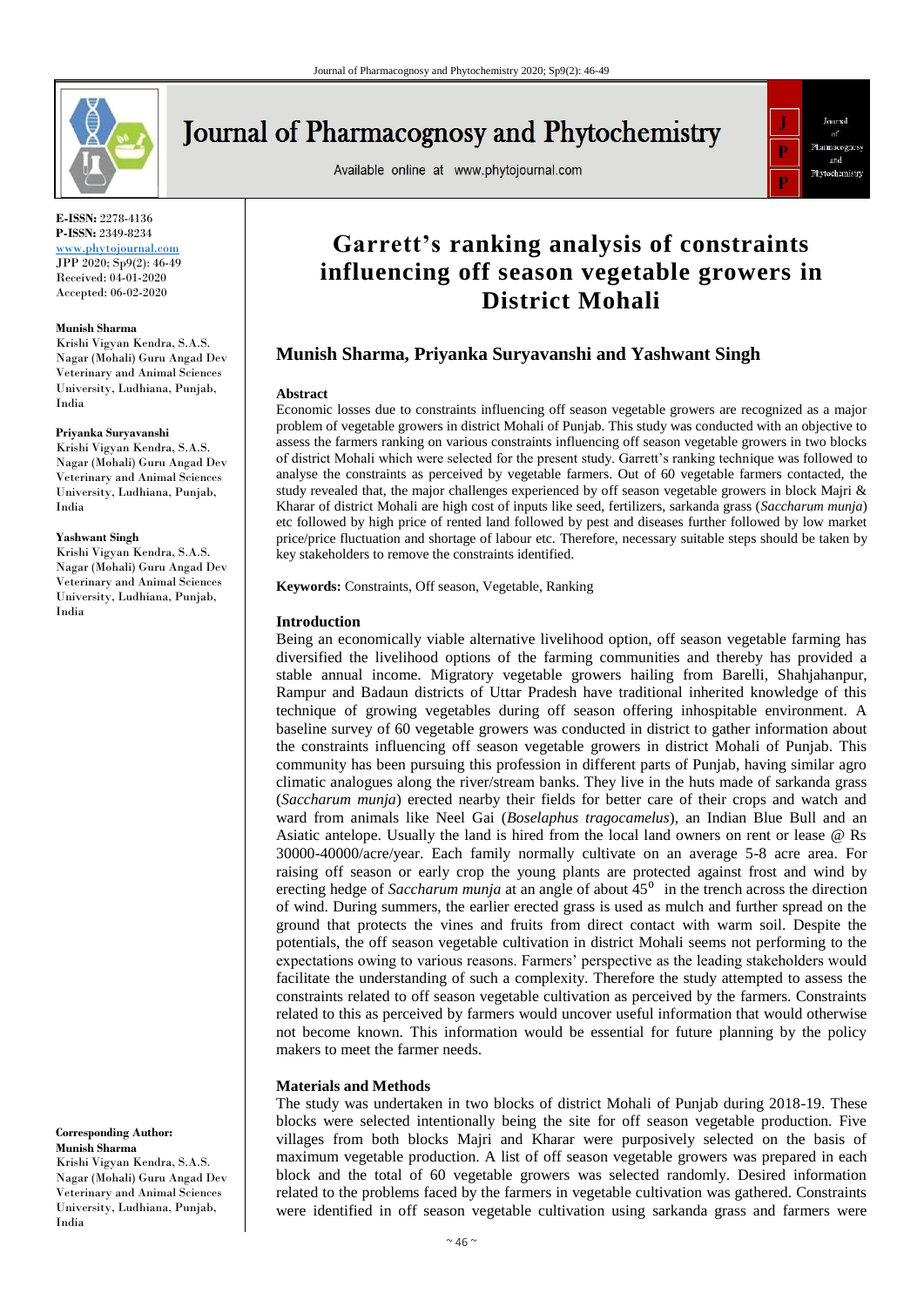asked to rank the problems proposed to them. Garrett's Ranking Technique provides the change of orders of constraints and advantages into numerical scores. The prime advantage of this technique over simple frequency distribution is that the constraints are arranged based on their severity from the point of view of respondents (Zalkuwi *et al* 2015) [10]. Hence, the same number of respondents on two or more constraints may have been given different rank. Garrett's formula for converting ranks into percent is as below:

**Percent position** = 100  $*$  (Rij – 0.5)/Nj Where, Rij = rank given for ith constraint by ith individual;  $Ni = number of$ constraint ranked by jth individual.

The per cent position of each rank will be converted into scores referring to the table given by Garrett and Woodworth (1969) [1] . For each factors, the scores of individual respondents will be added together and divided by the total number of the respondents for whom scores will be added. These mean scores for all the constraints will be arranged in descending order; the constraints will be accordingly ranked.

### **Constraints to off season vegetable Production**

Garrett ranking technique has been used to analyse various factors influencing the production of off season vegetable by the respondents. The respondents were asked to rank the ten factors identified for the purpose of this studies as 1, 2, 3, 4 ...........10 in order to know their preference in the selection of constraint. The calculated percentage position for the rank 1, 2, 3,.....10 and their correspondent Garrett table as show in Table 1, For factors, the total score is calculated by multiplying the number of respondents ranking that factor as 1, 2, 3,,,,,, and 10 Garrett and Woodworth (1969) [1] .

| Rank | <b>Percentage Position</b> |    | <b>Garrett Table</b> |  |  |  |  |
|------|----------------------------|----|----------------------|--|--|--|--|
|      | $100(1-0.5)/10$            | 5  | 82                   |  |  |  |  |
| 2    | $100(2-0.5)/10$            | 15 | 70                   |  |  |  |  |
| 3    | $100(3-0.5)/10$            | 25 | 63                   |  |  |  |  |
|      | $100(4-0.5)/10$            | 35 | 58                   |  |  |  |  |
| 5    | $100(5-0.5)/10$            | 45 | 52                   |  |  |  |  |
| 6    | $100(6-0.5)/10$            | 55 | 48                   |  |  |  |  |
|      | $100(7-0.5)/10$            | 65 | 42                   |  |  |  |  |
| 8    | $100(8-0.5)/10$            | 75 | 36                   |  |  |  |  |
| 9    | $100(9-0.5)/10$            | 85 | 29                   |  |  |  |  |
| 10   | $100(10-0.5)/10$           | 95 | 18                   |  |  |  |  |

| Table 1: Percentage positions and their corresponding Garrett Table |  |
|---------------------------------------------------------------------|--|
| values                                                              |  |

## **Results and Discussion**

The result from table 2 indicates the various challenges/constraint experienced by the off season vegetable growers in the block Majri. The study revealed that, the top five major challenges experienced by off season vegetable growers in block Majri of district Mohali are high cost of inputs like seed, fertilizers, sarkanda grass etc. (77.30), high price of rented land (67.06), pest and diseases (62.50), low market price/price fluctuation (61.83), shortage of labour (54.63) etc. Besides this other challenges like stray wild animals (45.06), perishable nature of produce/poor storage facility (38.50), damage from frost (34.43), inadequate research and extension support (28.33) and lack of know how (24.33) were found to be limiting factors for off season vegetable cultivation.

|       |                                                                   |  |               |          |          |          | Rank           |          |                |             |          | <b>Total number of</b> | Total score in     | <b>Total</b> |             |
|-------|-------------------------------------------------------------------|--|---------------|----------|----------|----------|----------------|----------|----------------|-------------|----------|------------------------|--------------------|--------------|-------------|
| S. No | <b>Factors</b>                                                    |  | 2             | 3        |          | 5        | 6              | 7        | 8              | 9           | 10       | respondents            | <b>Block Majri</b> | mean         | <b>Rank</b> |
|       | High cost of inputs like Seed, Fertilizers,<br>sarkanda grass etc |  | $\mathcal{I}$ | 3        | 0        | $\Omega$ | $\Omega$       | $\theta$ | $\theta$       | $\Omega$    | $\Omega$ | 30                     | 2319               | 77.30        |             |
| 2     | Shortage of labour                                                |  |               | 5        | Q        | 13       |                |          |                | $\Omega$    | $\Omega$ | 30                     | 1639               | 54.63        | v           |
| 3     | Low market price/price fluctuation                                |  | 8             | 5        |          | 5        | $\Omega$       | $\Omega$ | $\Omega$       | $\Omega$    | $\Omega$ | 30                     | 1855               | 61.83        | IV          |
| 4     | High price of rented land                                         |  | 6             |          |          |          | 3              | $\Omega$ | $\theta$       |             |          | 30                     | 2012               | 67.06        | H           |
|       | Stray wild animals                                                |  |               | $\Omega$ | 0        | 5        | 12             | 8        | 5              | $\theta$    |          | 30                     | 1352               | 45.06        | VI          |
| 6     | Damage from frost                                                 |  |               | 0        | 0        | $\Omega$ | 8              | 3        | 7              |             |          | 30                     | 1033               | 34.43        | VIII        |
| ┑     | Pest and diseases                                                 |  | 9             | 13       | 3        | 3        | $\overline{c}$ | $\Omega$ | $\Omega$       | $\Omega$    |          | 30                     | 1875               | 62.50        | Ш           |
| 8     | Lack of Know how                                                  |  |               | 0        | 0        | $\Omega$ | $\Omega$       | 7        | 3              | 08          | 12       | 30                     | 730                | 24.33        | X           |
| 9     | Perishable nature of produce/Poor storage<br>facility             |  | $\Omega$      | $\Omega$ | 0        | 3        | 4              | 7        | $\overline{7}$ | $\mathbf Q$ | $\Omega$ | 30                     | 1155               | 38.50        | VII         |
| 10    | Inadequate research and extension support                         |  | $\theta$      | $\Omega$ | $\Omega$ | $\Omega$ | $\Omega$       | 4        | 7              | 8           |          | 30                     | 850                | 28.33        | IX          |

**Table 2:** Ranking constraint associated with off season vegetable production in Block Majri

The result from table 3 revealed the various challenges/constraint experienced by the off season vegetable growers in the block Kharar. The study revealed that, the top five major challenges experienced by off season vegetable growers in block Kharar of district Mohali are high cost of inputs like seed, fertilizers, sarkanda grass etc (78.40), high price of rented land (64.37), pest and diseases (63.43), low

market price/price fluctuation (62.83), shortage of labour (54.37) etc. Besides this other challenges like stray wild animals (46.07), perishable nature of produce/poor storage facility (36.17), damage from frost (32.87), inadequate research and extension support (31.37) and lack of know how (28.13) were limiting factors for off season vegetable cultivation in block Kharar.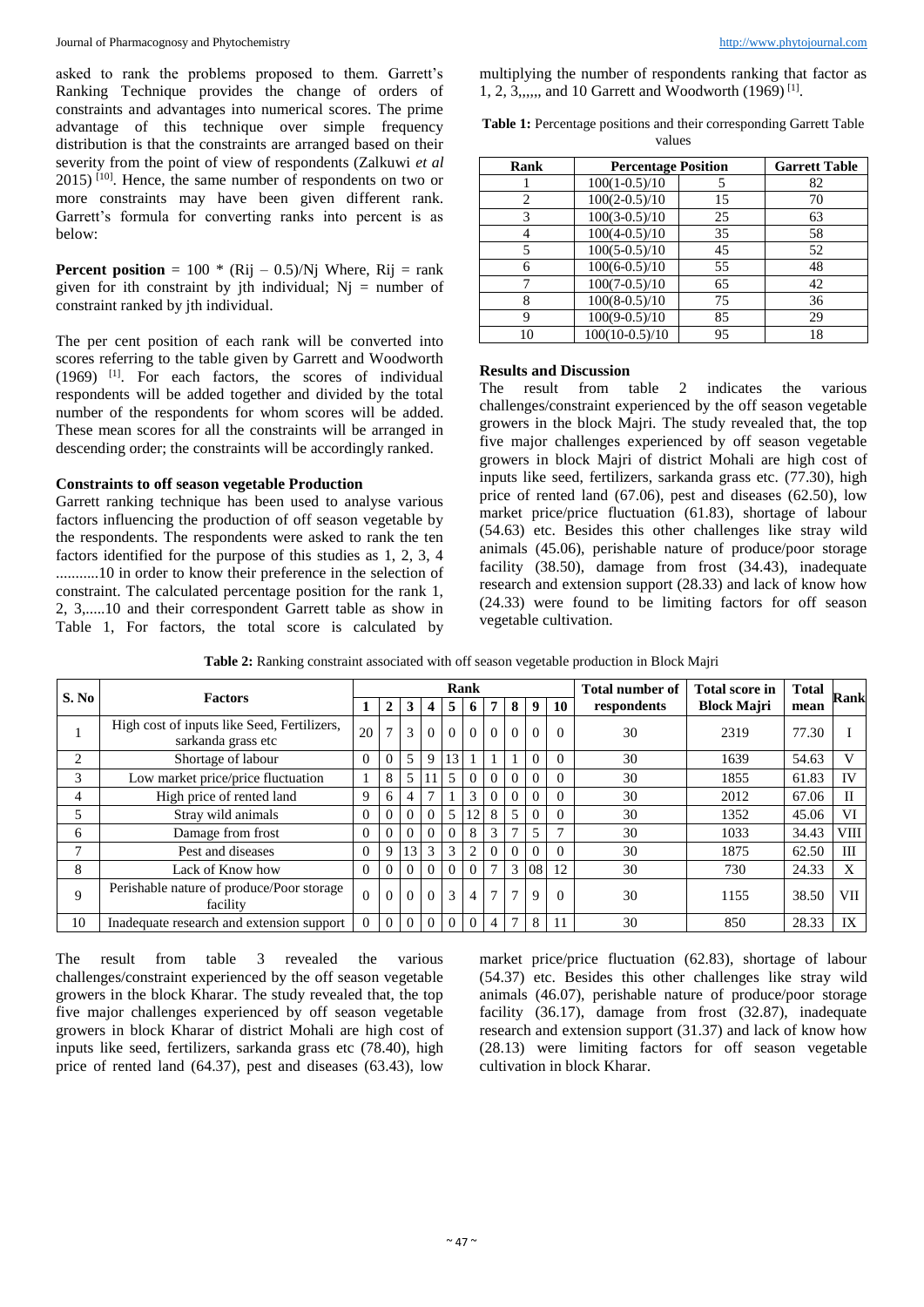|       |                                                                           |   |          |          |          | Rank     |              |                |                 |                       |                | $\sqrt{\text{Total number}  \text{Total score in}  \text{Total}  \text{Rank} }$ |      |       |      |
|-------|---------------------------------------------------------------------------|---|----------|----------|----------|----------|--------------|----------------|-----------------|-----------------------|----------------|---------------------------------------------------------------------------------|------|-------|------|
| S. No | <b>Factors</b>                                                            |   |          |          |          | 5        | <sup>0</sup> |                | 8 I             | 9                     |                | [10] of respondents Block Kharar   mean                                         |      |       |      |
|       | High cost of inputs like Seed, Fertilizers, sarkanda grass $_{21}$<br>etc |   | 9        | $\Omega$ | $\Omega$ | $\Omega$ |              |                |                 | $0\quad0\quad0\quad0$ | $\theta$       | 30                                                                              | 2352 | 78.40 |      |
| ◠     | Shortage of labour                                                        |   |          | 3        | 9        | 17       | $\Omega$     | $\Omega$       |                 |                       | $\Omega$       | 30                                                                              | 1631 | 54.37 |      |
|       | Low market price/price fluctuation                                        |   | 12       | 5        | Q        | 4        |              |                |                 |                       | $\Omega$       | 30                                                                              | 1885 | 62.83 | IV   |
|       | High price of rented land                                                 | 9 |          |          |          |          |              |                |                 |                       |                | 30                                                                              | 1931 | 64.37 |      |
|       | Stray wild animals                                                        | 0 |          |          |          | 8        | 12           | $\overline{5}$ | $5^{\circ}$     |                       | $\Omega$       | 30                                                                              | 1382 | 46.07 | VI   |
| 6     | Damage from frost                                                         | 0 | $\Omega$ |          |          |          | 9            |                | 6               |                       | 10             | 30                                                                              | 986  | 32.87 | VIII |
|       | Pest and diseases                                                         | 0 | Q        |          |          |          | 3            |                |                 |                       | $\Omega$       | 30                                                                              | 1903 | 63.43 | Ш    |
| 8     | Lack of Know how                                                          | 0 |          |          |          |          | $\Omega$     | 19             | $\Omega$        | 8                     | 13             | 30                                                                              | 844  | 28.13 | X    |
| 9     | Perishable nature of produce/Poor storage facility                        | 0 | $\Omega$ |          |          |          |              | 19             | 8               |                       | $\Omega$       | 30                                                                              | 1085 | 36.17 | VII  |
| 10    | Inadequate research and extension support                                 | 0 |          |          |          |          | $\theta$     | 6 <sup>1</sup> | 10 <sup>1</sup> |                       | $\overline{ }$ | 30                                                                              | 941  | 31.37 | IX   |

**Table 3:** Ranking constraint associated with off season vegetable production in Block Kharar

The results (Table 2  $\&$  3) indicated that high cost of inputs like seed, fertilizers, sarkanda grass etc. is the major constraint faced by farmers as majority of the farmers cannot afford to purchase the desired quantity needed to enhance vegetable productivity. This finding collaborates with Kwaghe *et al*. (2000) who reported high cost of important farm inputs militating against efficient farming. It also agreed with the findings of Tashkalma *et al*. (2010), Zalkuwi (2012) [9] & Suryavanshi *et al*. (2019) [6] . High price of rented land was next important constraint as farmers complained of high price of rented land during period of cultivation which in turn increases the input cost and further lead to less profit. As the growers are migratory in nature and take land on rent, lease or contract for farming. Due to availability of option of MSP (minimum support price) for major crops like wheat, Rice and Maize and high fertility of soil so higher price of rented land is another major constraint which has huge negative impact on profits. Such mechanisms were further reported in the studies of Krishnan and Narayanakumar (2010)<sup>[4]</sup>. Among other constraints problem of pest and diseases was ranked third major constraint. As vegetables have more moisture content and thereby more attracted by pathogens and insects which in turn leads to more usage of pesticides etc. and further increase the overall production cost due to expenses incurred for management. This is in consonance with the findings of Zalkuwi  $(2011)$ <sup>[8]</sup>. Farmers also complained of less market price/price fluctuation compared to other crops, which resulted in less profit as compared to other crops, that is why they prefer other crops which have minimum support price in market. However this can be overcome by the suitable alterations in the sowing/planting time or adjusting sowing time in such way so that early harvest or off season crop can be taken and remunerative returns can be fetched. Conversely, few growers believed that non-existence of number of intermediaries and protection from frequent price fluctuation would still make the contract growing system/rented land system more appropriate. As vegetable farming is intensive form of farming which requires labour for various field operations like field preparation, sowing, nursery raising, weed management, water management including various other intercultural operations. So shortage of skilled labour and higher wage is another problem which is a major constraint in off season vegetable production. The results are in consonance with the findings of Zalkuwi *et al.*  $(2015)^{[10]}$  and Ginigaddara and Lankapura  $(2018)^{[2]}$ .

# **Conclusion**

Based on the logical interpretations of the results, it is concluded that off season vegetable farming is perceived as an alternative livelihood option for these migratory

communities which is a source of income generation and livelihood for them. It has been also suggested that off season vegetable cultivation needs lot of technical expertise. There are variations in the type of constraints that farmers faced related to their ability to comprehend the problem. To minimise the economical loss due to these constraints, key stakeholders should take suitable steps to remove the constraints identified. Conducting more number of extension activities, training programmes, awareness programmes, use of ICT tools along with mass media is the need of the hour.

# **References**

- 1. Garret HE, Woodworth RS. Statistics in Psychology and Education. Vakils, Feffer and Simons Pvt. Ltd., Bombay. 1969, p329.
- 2. Ginigaddara GAS, Lankapura AIY. Farmer's Perspective on Importance and Constraints of Seaweed Farming in Sri Lanka. Current Investigations in Agriculture and Current Research. 2018; 3(1):286-290.
- 3. Hurtado AQ, Agbayani RF, Sanares R, de Castro Mallare MTR. The seasonality and economic feasibility of cultivating *kappaphycus alvarezii* in panagatan cays. Caluya Antique Phillipines. *Aquaculture*. 2001; 199(3- 4):295-310.
- 4. Krishnan M, Narayanakumar R. Structure, conduct and performance of value chain in seaweed farming in seaweed farming in India. Agricultural Economics Research Review. 2010; 23:505-514.
- 5. Kwaghe PS, Amaza PS, Jaafaru Furo MR. The relationship Between Social Factors and Poverty Experienced by Farming Household in Borno State, Nigeria. Global Journal of Agricultural Sciences. 2014; 8(2):119-126.
- 6. Priyanka Suryavanshi, Kaur H, Munish Sharma, Yashwant Singh. Impact of Improved Production Technologies in greengram through Frontline Demonstrations. Journal of pharmacognosy and phytochemistry. 2019; SPI:118-120.
- 7. Tashikalma AK, Stephen J, Umaru S. Economic Analysis of Sorghum Production in Michika Local Government Area of Adamawa State, Nigeria. Journal of Sustainable Development in Agriculture and Environment. 2010; 5:30-35.
- 8. Zalkuwi J. Comparative analysis of technical efficiency of sole sorghum and sorghum mixed with cowpea production systems in Guyuk local Government Area of Adamawa state, Nigeria. International Journal of innovative Research and Studies. 2011; 2(12):558-566.
- 9. Zalkuwi J. Comparative Economic Analysis of Sole Sorghum and Sorghum Mixed with Cowpea Production